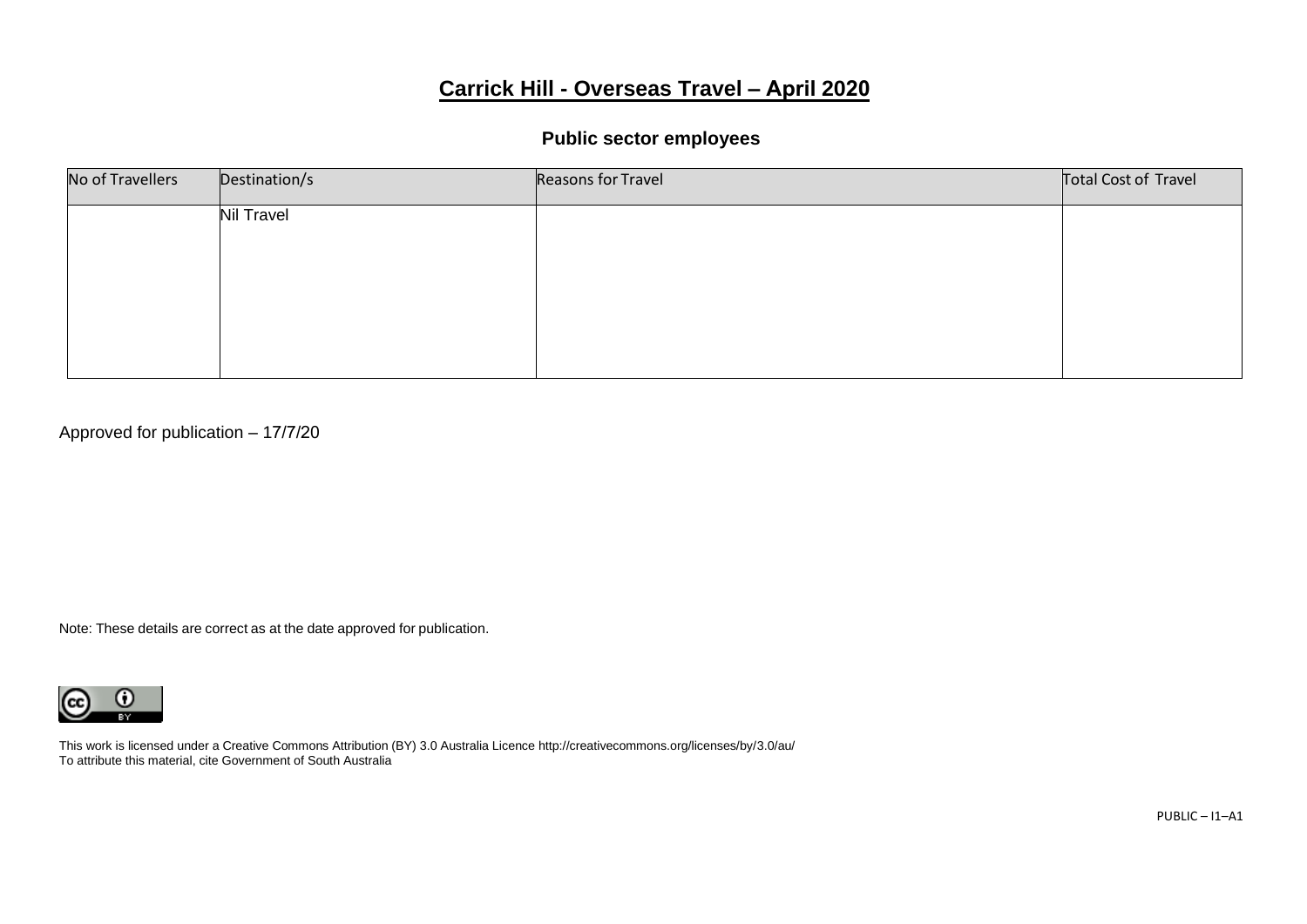# **Carrick Hill - Overseas Travel – May 2020**

### **Public sector employees**

| No of Travellers | Destination/s     | Reasons for Travel | Total Cost of Travel |
|------------------|-------------------|--------------------|----------------------|
|                  | <b>Nil Travel</b> |                    |                      |
|                  |                   |                    |                      |
|                  |                   |                    |                      |
|                  |                   |                    |                      |
|                  |                   |                    |                      |

Approved for publication – 17/7/20

Note: These details are correct as at the date approved for publication.



This work is licensed under a Creative Commons Attribution (BY) 3.0 Australia Licence http://creativecommons.org/licenses/by/3.0/au/ To attribute this material, cite Government of South Australia